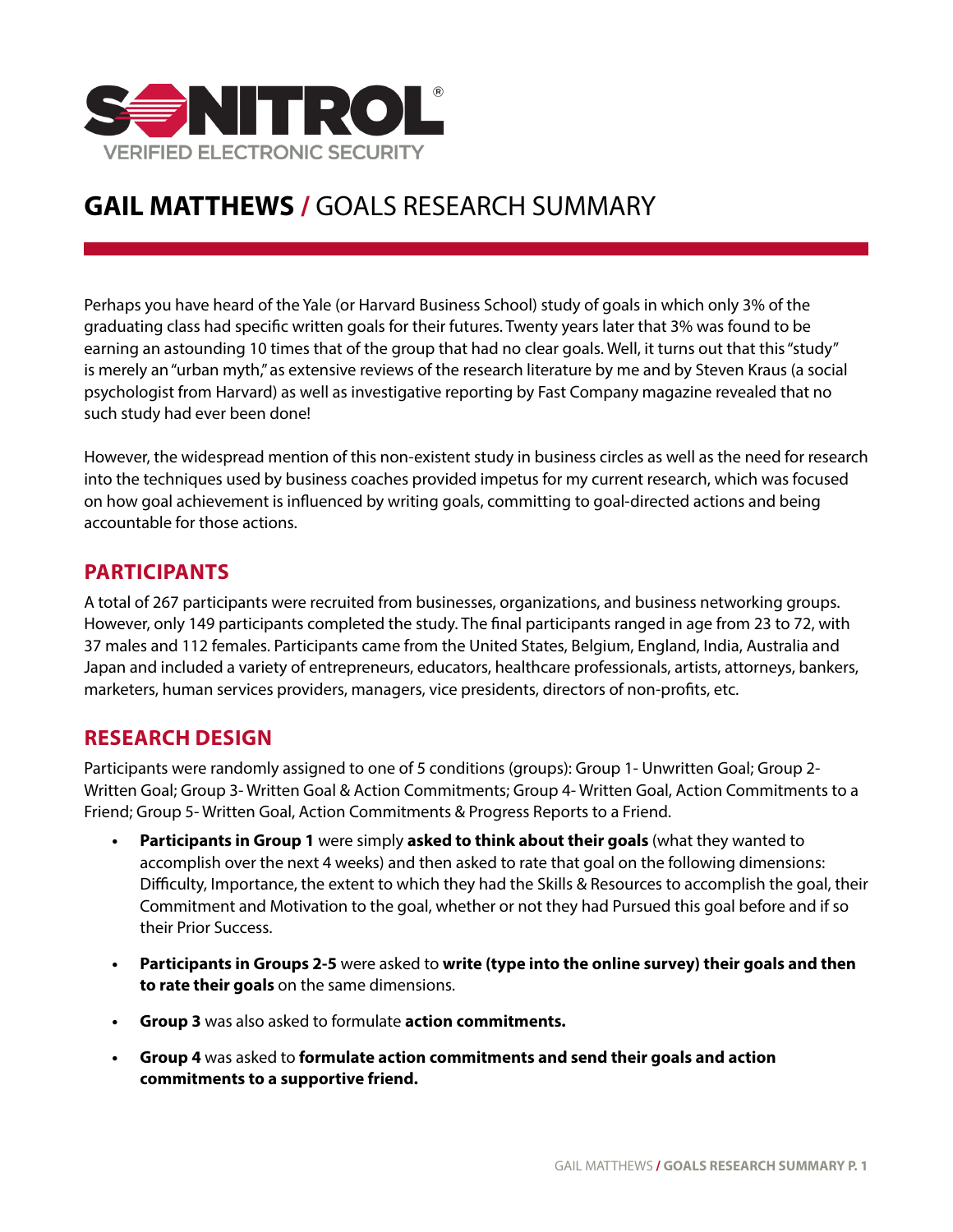**• Group 5** was asked to formulate **action commitments** and **send their goals, action commitments and weekly progress reports to a supportive friend.** Participants in this group were also sent weekly reminders to email quick progress reports to their friend.

At the end of 4 weeks participants were asked to rate their progress and the degree to which they had accomplished their goals.

# **RESULTS**

- **1. Types of goals:** Participants pursued a variety of goals including (in order of frequency reported) completing a project, increasing income, increasing productivity, getting organized, enhancing performance/achievement, enhancing life balance, reducing work anxiety and learning a new skill. Examples of "completing a project" included writing a chapter of a book, updating a website, listing and selling a house, completing a strategic plan, securing a contract, hiring employees and preventing a hostile take-over.
- **2. Goal Achievement:** Group 5 achieved significantly more than all the other groups; Group 4 achieved significantly more than Groups 3 and 1; Group 2 achieved significantly more than Group 1.



**3. Differences between all writing groups and the non-writing group:** Although the previous analysis revealed that Group 2 (written goals) achieved significantly more than Group 1 (unwritten goals), additional analysis were performed to determine whether there were also differences between the group that had not written their goals (Group 1) and all groups that had written their goals (Groups 2-5).